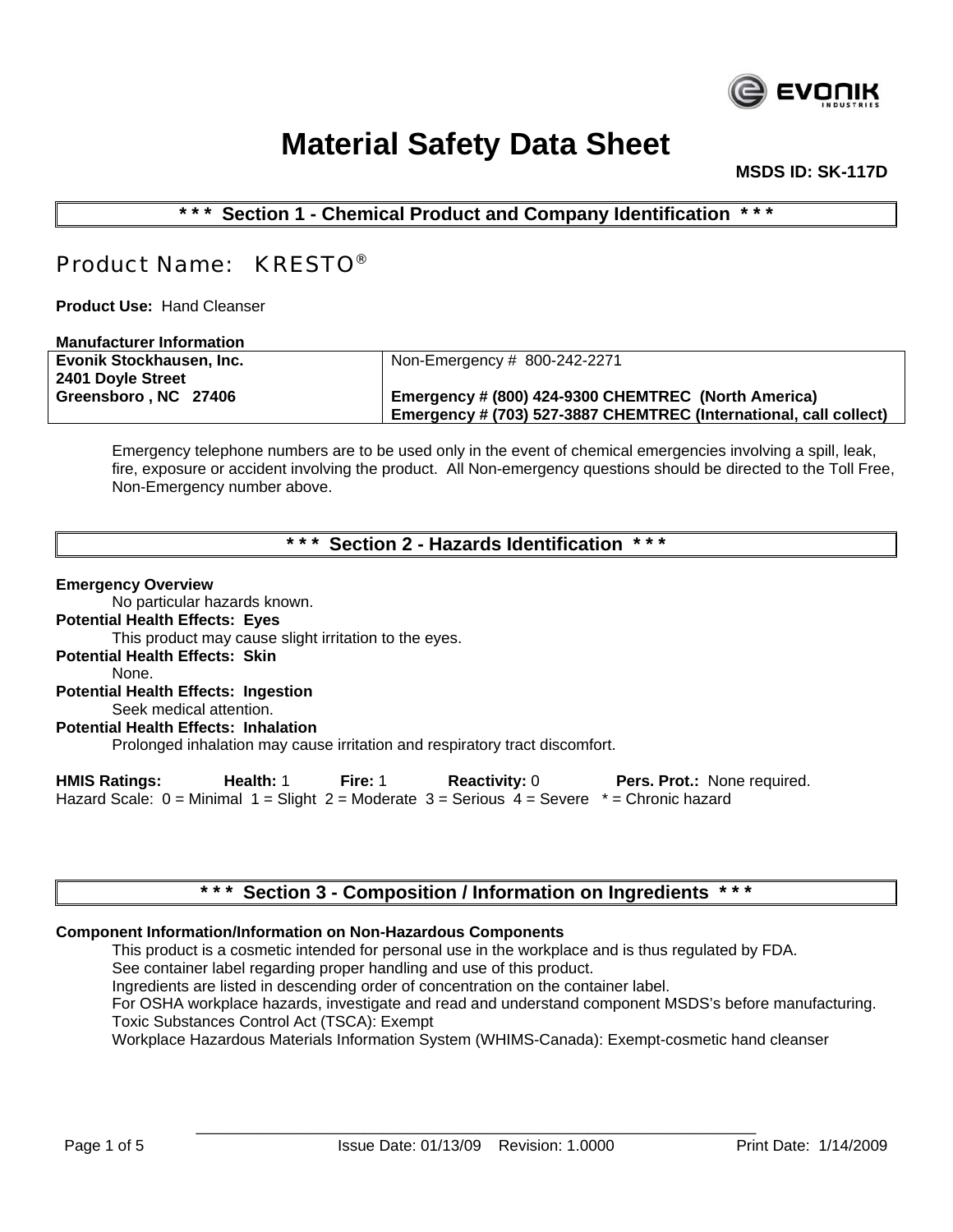## **Product Name: KRESTO MSDS ID: SK-117D**

## **\* \* \* Section 4 - First Aid Measures \* \* \***

## **First Aid: Eyes**

In case of contact, immediately flush eyes with large amounts of water, continuing to flush for 15 minutes. If irritation persists get medical attention.

## **First Aid: Skin**

Intended as a cosmetic hand cleaner.

#### **First Aid: Ingestion**

If material is swallowed, get medical attention or advice.

## **First Aid: Inhalation**

If symptoms are experienced, remove source of contamination or move victim to fresh air.

**\* \* \* Section 5 - Fire Fighting Measures \* \* \*** 

## **General Fire Hazards**

None.

**Upper Flammable Limit (UFL):** Not determined **Lower Flammable Limit (LFL):** Not determined **Method Used:** Estimated **Flash Point:** >200°F **Flammability Classification:** Not Determined **Auto Ignition:** Not determined

## **Hazardous Combustion Products**

## None identified.

## **Extinguishing Media**

Dry chemical, foam, carbon dioxide, water fog.

## **Fire Fighting Equipment/Instructions**

Firefighters should wear self-contained air supplied breathing apparatus in enclosed areas or in areas of heavy smoke or fumes.

## **NFPA Ratings: Health:** 1 **Fire:** 1 **Reactivity:** 0

Hazard Scale:  $0 =$  Minimal  $1 =$  Slight  $2 =$  Moderate  $3 =$  Serious  $4 =$  Severe

## **\* \* \* Section 6 - Accidental Release Measures \* \* \***

## **Containment Procedures**

Absorb spill with inert material.

## **Clean-Up Procedures**

Absorb spill with inert material. Shovel material into appropriate container for disposal. Flush small residuals to the drain for normal biological wastewater treatment.

## **Evacuation Procedures**

None.

## **Special Procedures**

None.

## **\* \* \* Section 7 - Handling and Storage \* \* \***

## **Handling Procedures**

Keep container closed. See container label for proper use.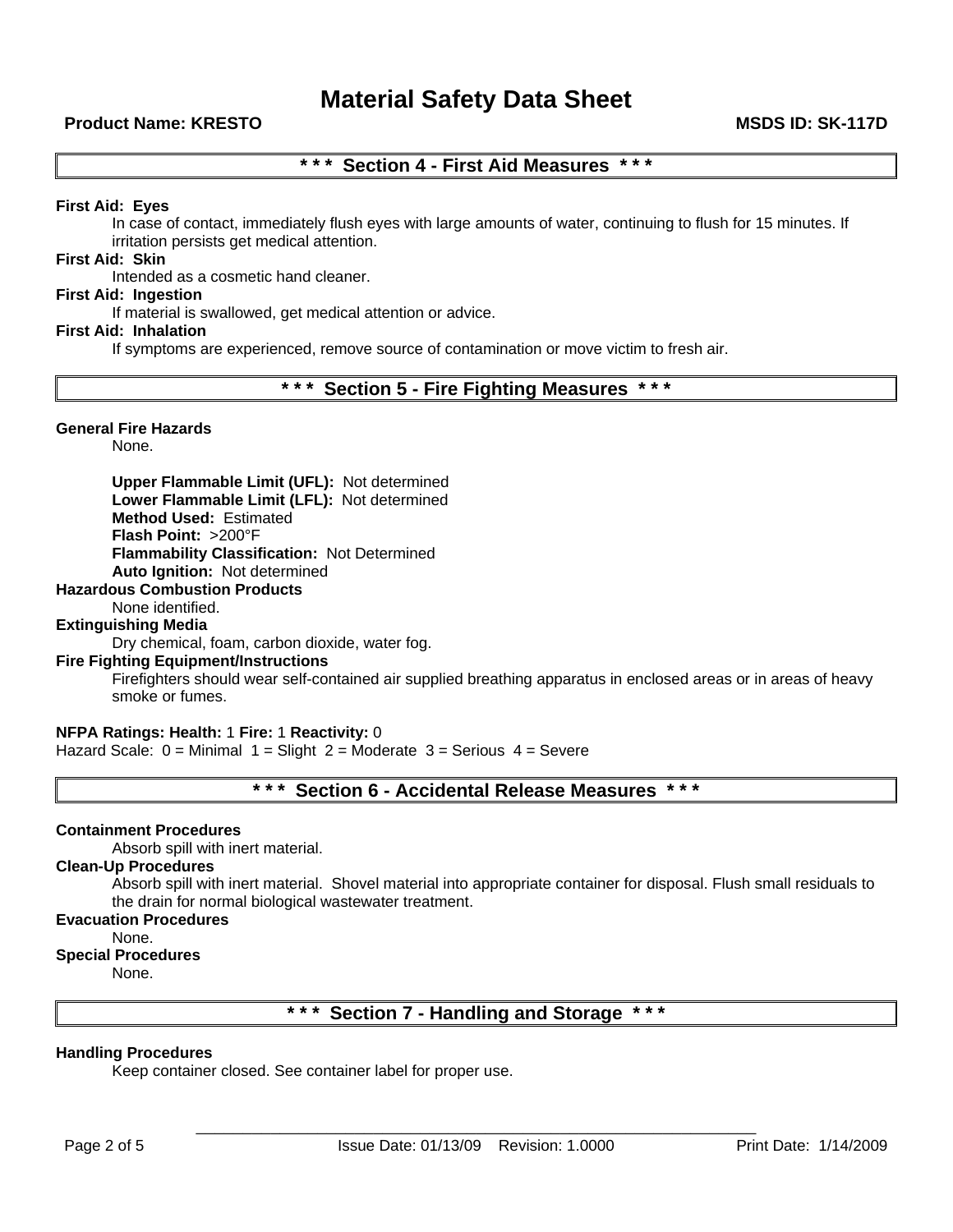## **Product Name: KRESTO MSDS ID: SK-117D**

## **Storage Procedures**

Protect from freezing or extreme heat.

## **\* \* \* Section 8 - Exposure Controls / Personal Protection \* \* \***

## **Exposure Guidelines**

## **A: General Product Information**

FDA regulated. For OSHA workplace hazards, investigate and read and understand component MSDS's before manufacturing.

**B: Component Exposure Limits** 

No information is available.

**Engineering Controls**

#### None necessary. **PERSONAL PROTECTIVE EQUIPMENT**

## **Personal Protective Equipment: Eyes/Face**

Avoid eye contact.

**Personal Protective Equipment: Skin** None.

## **Personal Protective Equipment: Respiratory**

## Not required for product end use.

## **Personal Protective Equipment: General**

Obey reasonable safety precautions and practice good housekeeping.

## **\* \* \* Section 9 - Physical & Chemical Properties \* \* \***

|                            | Appearance: Viscous off-white liquid               |                                            | <b>Odor:</b> perfume fragrance (0.1-1%) |
|----------------------------|----------------------------------------------------|--------------------------------------------|-----------------------------------------|
|                            | <b>Physical State:</b> liquid (Emulsion)           |                                            | $pH: 6.0 - 7.0$                         |
| Vapor Pressure: 0.07 mm Hg |                                                    |                                            | Vapor Density: Not Established          |
| Boiling Point: >212 °F     |                                                    | Melting Point: 32° F                       |                                         |
|                            | <b>Solubility (H2O):</b> approximately 25% soluble | <b>Specific Gravity:</b> 1.05 $q$ / $cc^3$ |                                         |
|                            | in water                                           |                                            |                                         |
| Evaporation Rate: <1       |                                                    |                                            | Flash Point: >200°F (Estimated)         |
|                            |                                                    |                                            | Percent Volatile: 0% (Federal); LVP-VOC |
|                            |                                                    |                                            | only (California                        |

## **\* \* \* Section 10 - Chemical Stability & Reactivity Information \* \* \***

#### **Chemical Stability**

Stable under usual application conditions. **Chemical Stability: Conditions to Avoid** None. **Incompatibility** None identified. **Hazardous Decomposition** None identified. **Hazardous Polymerization**

Hazardous polymerization will not occur.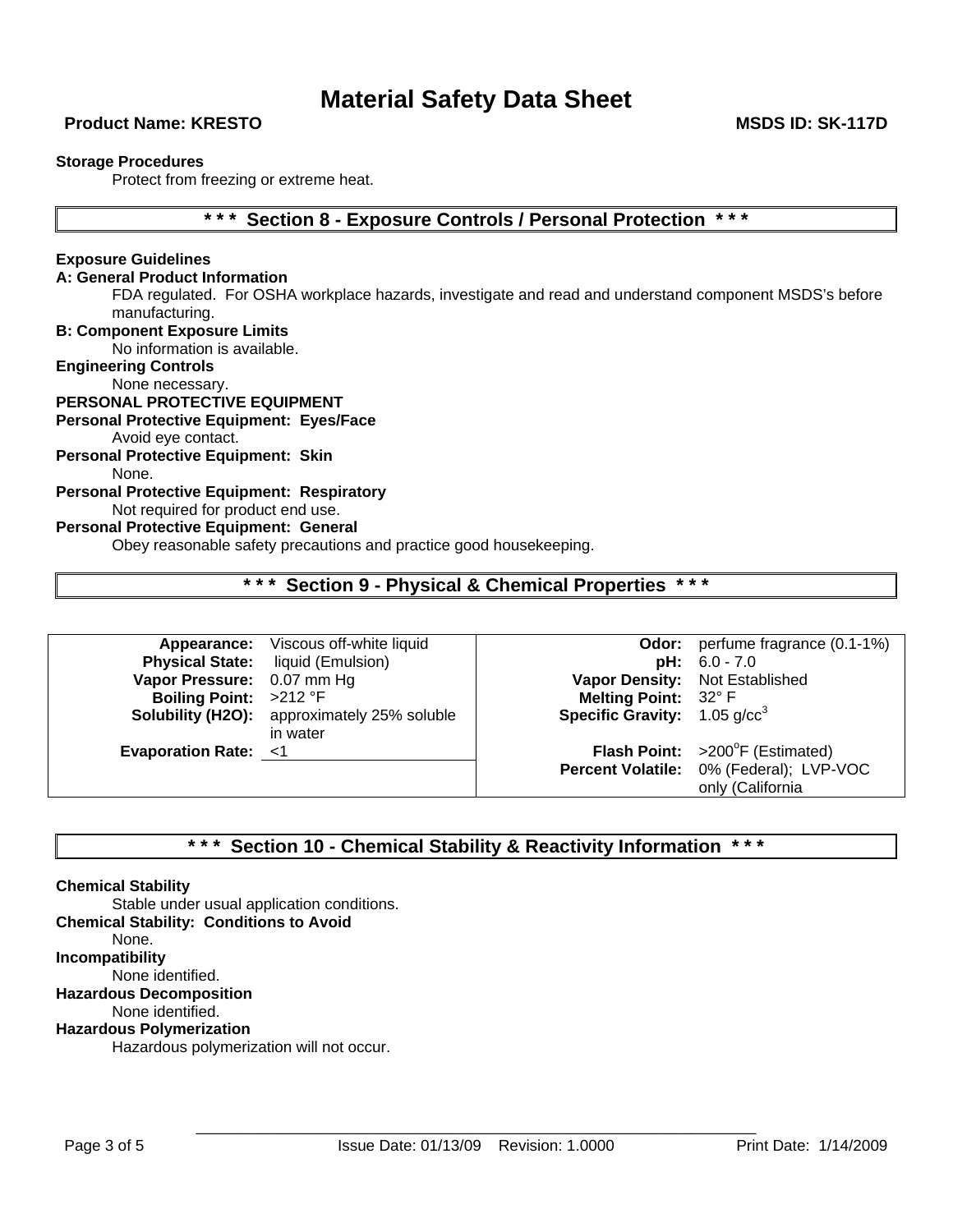**Product Name: KRESTO MSDS ID: SK-117D** 

## **\* \* \* Section 11 - Toxicological Information \* \* \***

**Acute and Chronic Toxicity A: General Product Information** Adverse effects on human health are not to be expected in normal use. **B: Acute Toxicity-LD50/LC50**  No LD50/LC50's are available for this product's components. **Carcinogenicity A: General Product Information** Not listed by ACGIH, IARC, NIOSH, NTP OR OSHA. **B: Component Carcinogenicity**  No information is available. **Other Toxicological Information** None.

**\* \* \* Section 12 - Ecological Information \* \* \*** 

## **Ecotoxicity**

## **A: General Product Information**

No information available.

**B: Component Analysis - Ecotoxicity - Aquatic Toxicity** 

## No information available,

## **Environmental Fate**

No information available.

## **\* \* \* Section 13 - Disposal Considerations \* \* \***

#### **US EPA Waste Number & Descriptions**

#### **A: General Product Information**

Controlled release of diluted product into a biological wastewater treatment plant.

#### **B: Component Waste Numbers**

No EPA Waste Numbers are applicable for this product's components.

## **Disposal Instructions**

Dispose of waste material according to Local, State, Federal, and Provincial Environmental Regulations.

## **\* \* \* Section 14 - Transportation Information \* \* \***

## **International Transportation Regulations**

This product is not regulated as a hazardous material by the United States (DOT) or Canadian (TDG) transportation regulations.

## **\* \* \* Section 15 - Regulatory Information \* \* \***

## **US Federal Regulations**

#### **A: General Product Information**

Not regulated under the Clean Air Act, Not subject to TSCA regulation. Regulated as a personal use cosmetic by FDA.

#### **B: Clean Air Act**

No information is available.

## **C: Component Analysis**

No information is available.